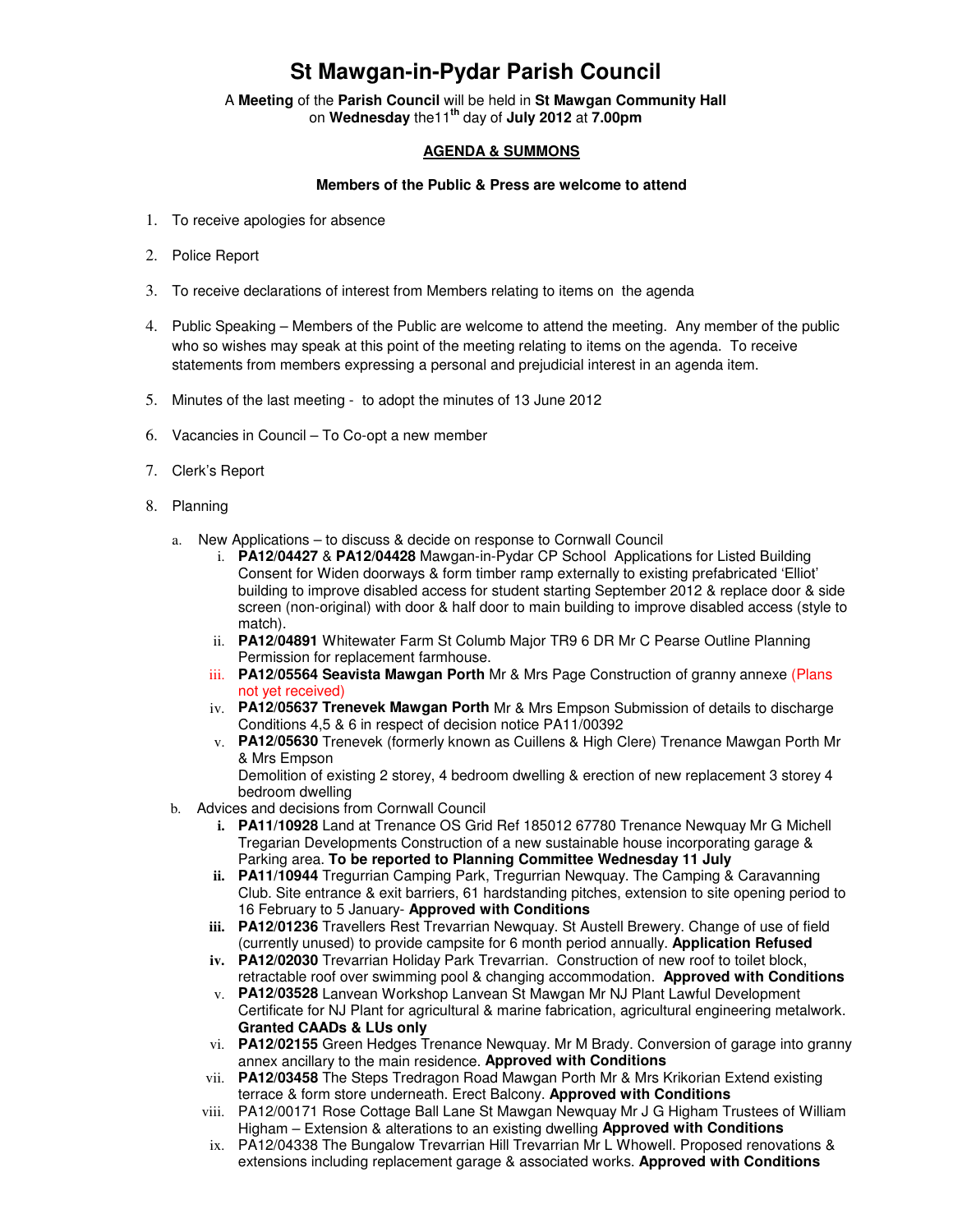- x. **PA11/10659** The Granary Retorrick Mill Newquay Mr C Williams The addition of 4 static caravans / park homes for all year round holiday use. **Approved with Conditions**
- c. To discuss Enforcement Issues To refer, any new issues & updates
- d. Denzell Downs S.106 agreement
- 9. Public Convenience Review –
- 10. Amenity Area
	- a. Memorial for BF & DM Purchase To approve design
	- b. WMJ & E Juleff Approval of additional inscription (circulated)
	- c. Play Area Inspection Report Recommendation from working group
	- d. Mower shed Lease of land
	- e. New goal posts for playing field.
- 11. Beach & Environment
	- a. Working Group Report None Received
	- b. Dog fouling- Ball Lane
	- c. Sewage overflow
- 12. Transport & Rights of Way
	- a. To appoint Cllr Tavener to working group
	- b. Working Group Report –None received
	- c. Bedruthan Steps Hotel footpath
	- d. Road east of Bolingey Ford To consider response to CC
	- e. Rectory Lane Response to CC
	- f. Damage being caused to roadside verges by wide vehicles
	- g. Footpath 31 'No horses' sign
- 13. Other Reports to receive reports from meetings
	- a. Mawgan-in-Pydar CP School Ofsted Report –Outstanding Achievement May 2012
	- b. Diamond Jubilee Report Cllr Atkinson
	- c. Newquay Airport Minutes 18 June –circulated
	- d. Code of Conduct Event Saltash 26 June Report circulated
- 14. Accounts To approve payment of accounts
- 15. Standing Orders To be amended to reflect new Code of Conduct
- 16. Annual Assessment of Financial Risks To approve document
- 17. Information Only email
- 18. Correspondence for information All circulated
	- a. CALC The Week Issues 17,18,19 & 20
	- b. CC- Cornwall Countryside Access Forum 22 June Agenda